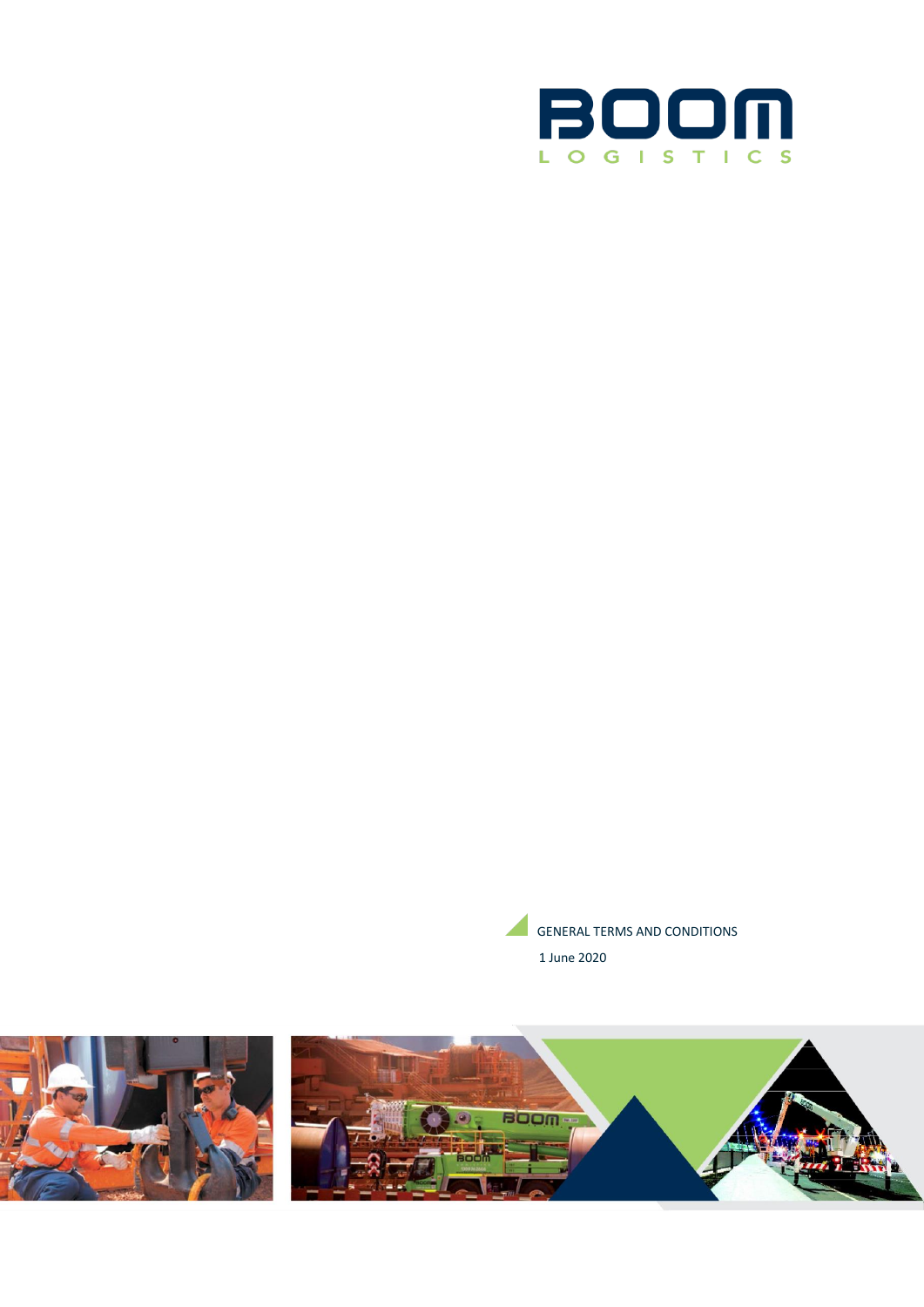

### **BOOM LOGISTICS LIMITED GENERAL TERMS AND CONDITIONS**

## **1. DEFINITIONS**

"**BOOM**" is Boom Logistics Limited ABN 28 095 466 961, its subsidiaries and permitted assigns.

"**BOOM Personnel**" means the person or persons employed or engaged by BOOM to drive, operate, use or transport the Plant and Equipment provided to the Hirer as specified under the Hire Agreement and may include operators, riggers, dogmen, supervisors, drivers and any such other employee or agent of BOOM.

"**Breakdown**" includes breakdown, damage, full or partial loss, loss of use, seizure or impoundment by operation of law or otherwise.

"**Dry Hire**" means the hire of Plant and Equipment under the exclusive direction and control of the Hirer.

"**Force Majeure Event**" has the meaning given to it under clause 13 of these General Conditions.

"**General Conditions**" means the conditions set out in this document, as amended from time to time.

"**GST**" has the meaning given to it in *A New Tax System (Goods and Services Tax) Act 1999* (Commonwealth).

"**Hire Agreement**" means the conditions set out in these general conditions in conjunction with any Special Conditions, quotation, Purchase Order, appendix, annexure or other document agreed in writing between both Parties.

"**Hire Docket**" means the form issued by BOOM at the time a Purchase Order is submitted to BOOM and includes job details, Plant and Equipment and other details.

"**Hirer**" is the person, firm, company, government instrumentality, entity or corporation (including any personal representatives or permitted assigns of such) that engages BOOM for the purpose of hiring Plant and Equipment, with or without BOOM Personnel.

"**OEM**" means the original equipment manufacturer or its representative or equivalent.

"**Parties**" includes both the Hirer and BOOM.

"**Plant and Equipment**" is all plant and equipment described in the Hire Agreement together with such accessories, machinery, tools and associated items, manuals, log books and BOOM vehicles as accompanies such plant and equipment when it is dispatched from the BOOM depot.

"**PPSA**" means the *Personal Property Securities Act* 2009 (Commonwealth) as amended from time to time.

"**PPSR**" means the Personal Property Securities Register established under the PPSA.

"**Purchase Order**" means any order in writing by or on behalf of the Hirer for the supply of Services by BOOM and each schedule or document accompanying such Purchase Order.

"**Rates**" has the meaning given to it in clause 5.

"**Relevant Laws**" means the applicable laws, codes, authorisations or rules in the relevant jurisdiction including any law or legal requirement under equity, statute, regulation, ordinance or by-law whether commonwealth, territorial, state or local and includes the WHS laws.

"**Services**" means the functions or task specific outcomes which BOOM has agreed to provide under the Hire Agreement using the Plant and Equipment and / or BOOM Personnel as detailed in each Purchase Order.

"**Special Conditions**" are specific amendments, additions or deletions to the General Conditions, as agreed in writing by both Parties.

"**Term**" means the period of supplying the Services as detailed in the Purchase Order and which may include weekends and / or public Holidays, and continues until the supply of the Services is completed or the Hire Agreement is terminated in accordance with these Standard Conditions.

"**Wet Hire**" means the hire of fully maintained Plant and Equipment combined with stated BOOM Personnel to operate the Plant and Equipment".

"**WHS laws**" means the occupational health and safety legislation (howsoever named) and regulations, codes or practice and standards of safety that apply in the State or Territory in which the Hirer and BOOM operate.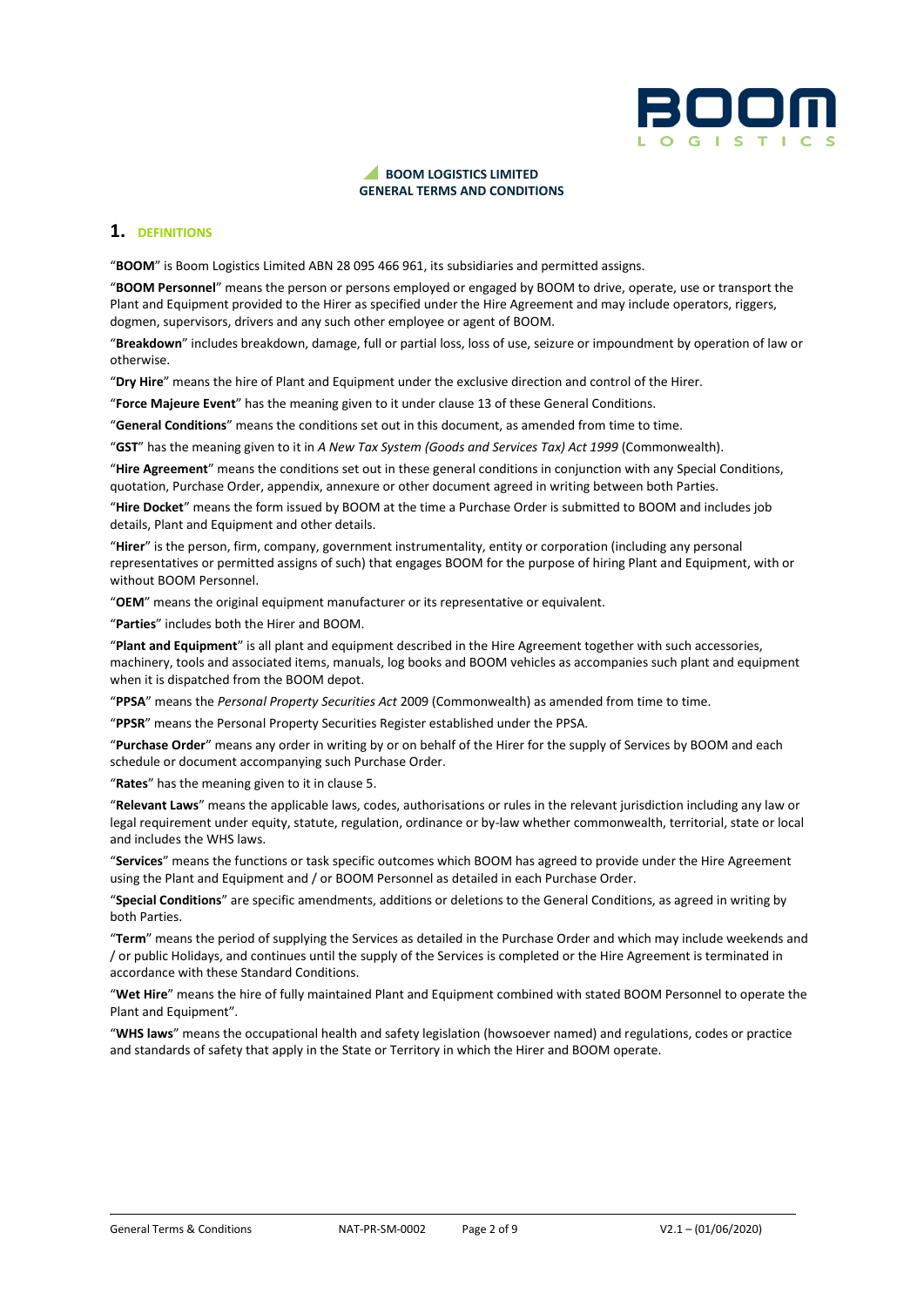

# **2. INTERPRETATION**

In these General Conditions, unless the context otherwise states or requires:

- a. any words importing the singular include the plural and vice versa;
- b. capitalised words are defined terms and shall have their defined meaning;
- c. a reference to a "Party" or "Parties" shall mean a party or parties to this Hire Agreement;
- d. any reference to gender includes the other gender;
- e. an obligation of two (2) or more Parties binds them jointly and severally;
- f. a reference to a person includes the legal representatives, employees, successors, and assignees of that person;
- g. a reference to a statute, ordinance, code or other law includes regulations and other statutory instruments under it, consolidations, amendments, re-enactments or replacements of any of them made by any legislative authority;
- h. a reference to \$ or dollars means Australian Dollars;
- i. the Hire Agreement shall constitute the entire agreement between the Parties and supersedes all previous agreements, understanding, representations and negotiations; and
- j. to the extent of any inconsistency between documents forming the Hire Agreement, precedence of contract shall be determined in the following order of priority: 1) Special Conditions, 2) General Conditions, 3) Purchase Order, 4) quotation, 5) any other document signed by both Parties, 6) all other documents.

## **3. CONTRACT TO HIRE AND TERM**

- a. Subject to clause 11, BOOM agrees to provide the Services to the Hirer for the Term. The Hirer shall be obliged to return the Plant and Equipment on the completion or termination of the Hire Agreement.
- b. A Hire Agreement is accepted by both Parties on the earlier of BOOM issuing a Hire Docket to the Hirer or the signed acceptance by the Hirer of the delivered Plant and Equipment.
- c. Unless otherwise stated in the Hire Agreement, the Hirer acknowledges and agrees that on each occasion that it issues a Purchase Order to BOOM for the supply of Services, and BOOM accepts that Purchase Order, a separate and binding contract is made in relation to the supply of those Services in accordance with the provisions of the Hire Agreement.
- d. BOOM shall use reasonable efforts to make the Plant and Equipment available for the commencement of the Term but shall not be liable for any loss or damage due to delay.
- e. Where a minimum period of hire is specified in the Hire Agreement, the Hirer agrees to pay for such period irrespective of utilisation of the Plant and Equipment, BOOM Personnel, completion of the Services or a Force Majeure Event.

## **4. DELIVERY AND RISK**

- a. If the Hirer has elected in the Hire Agreement for BOOM to transport the Plant and Equipment from the BOOM depot to the Hirer's premises, risk will transfer to the Hirer at the time that the Plant and Equipment is delivered to the Hirer's premises by BOOM.
- b. If the Hirer has elected in the Hire Agreement to transport the Plant and Equipment to its premises itself, risk transfers to the Hirer from the time that possession of the Plant and Equipment is transferred to the Hirer, its employees, agents, contractors or subcontractors.

## **5. CHARGES FOR HIRE**

- a. The Hirer will pay BOOM for hire of the Plant and Equipment and BOOM Personnel at the rates agreed in the Hire Agreement (**Rates**).
- b. In addition to the Rates the following charges also apply:
	- i. the Hirer shall pay for mobilisation and demobilisation when BOOM is required to transport the Plant and Equipment to and from the BOOM depot;
	- ii. rates in respect of BOOM Personnel are subject to additional charges for loadings, penalties and allowances as applicable to BOOM Personnel pursuant to their terms of engagement including night shifts, weekends, standby, overtime, public holidays, meals, travel and accommodation;
	- iii. where the Plant and Equipment supplied by BOOM is used by Hirer to Excess, BOOM reserves the right to impose additional hire charges as reasonable compensation to BOOM. "**Excess**" is more than 10 hours per calendar day; and
	- iv. where applicable, fuel levy, administration levy as disclosed to Hirer.
- c. The charges in clauses 5a and 5b are referred to in this agreement as the "**Hire Charges**".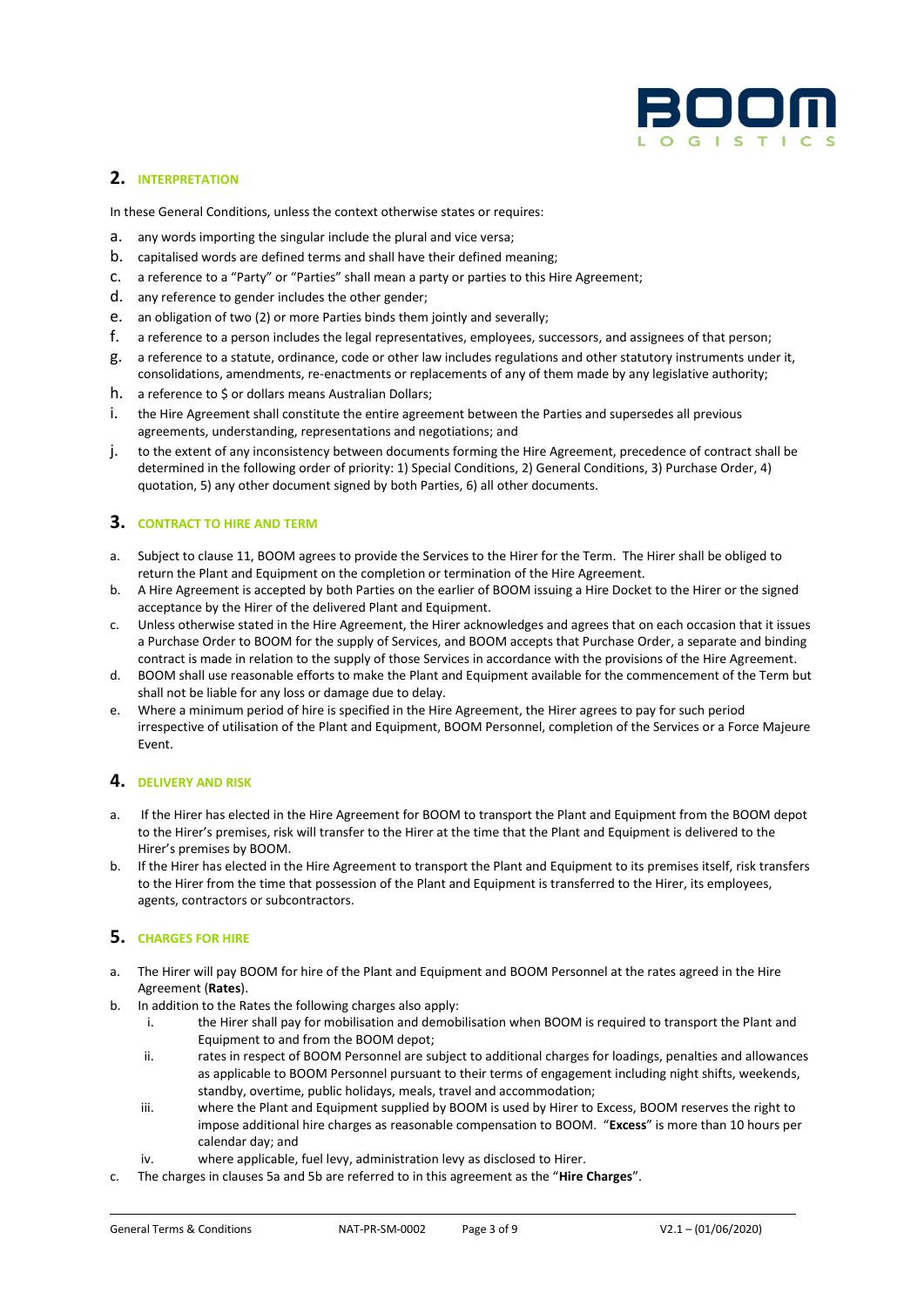

- d. Rates quoted in the Hire Agreement are exclusive of GST, government duties, taxes and charges.
- e. The Rates are subject to change at BOOM's discretion. The Hirer may terminate the Hire Agreement without penalty by written notice to BOOM if the revised Rates are unacceptable. Subject to this clause, the revised Rates apply from the date of advice to the Hirer.
- f. If a supply under the Hire Agreement is subject to GST, the recipient of the supply (Hirer) must pay to the supplier (BOOM) at the same time and in the same manner as the consideration is otherwise payable, an amount equal to the amount of consideration multiplied by the applicable GST rate, subject to the supply of a valid tax invoice by the supplier (BOOM).
- g. BOOM may invoice the Hirer by providing a tax invoice at the completion of the Term or at the end of each calendar month, whichever is the earlier. BOOM reserves the right to not enter into any recipient created tax invoice arrangements with the Hirer.
- h. The Hirer agrees to pay each tax invoice in full within 30 days of the tax invoice date. No claims for credit will be recognised by BOOM after 7 days following the date of the tax invoice.
- i. The Hirer shall not set-off any amounts due under the tax invoice in respect of a request for credit or other disputed amount.
- j. If either Party is required to indemnify or reimburse a part of a cost, expense or liability ("**Expense**") incurred by the other, then the Expense shall be reduced by the credit or refund of GST to which the Party which first incurred the Expense is entitled to claim in respect of the Expense.
- k. BOOM reserves the right to charge interest to the Hirer on amounts which remain unpaid after the due date for payment. Interest will be calculated at 1.0% per month or part thereof on the unpaid amount, compounded daily. Without limiting the above, the Hirer hereby indemnifies BOOM for all costs and expenses (including commissions payable to commercial or mercantile agents, legal costs and filing fees) incurred by BOOM in recovering amounts which remain unpaid after the due date.

### **6. BREAKDOWN OF PLANT AND EQUIPMENT**

- a. In the event of a Breakdown to Plant and Equipment, the Hirer shall immediately notify BOOM. If BOOM Personnel are present, advising such BOOM Personnel shall be considered sufficient notice.
- b. Upon notifying BOOM of a Breakdown, the Hirer must secure and safeguard the Plant and Equipment, comply with all Relevant Laws, cease using the Plant and/or Equipment in any way and take all reasonable steps to prevent injury to any persons or damage to any property as a result of the condition of the Plant and Equipment. BOOM does not accept liability for expenses incurred in such prevention or safeguarding activities. The Hirer remains responsible for the security of the Plant and Equipment until such time as the Plant and Equipment is returned to BOOM's physical possession or depot.
- c. From the date on which Hirer gives the notice in clause 6a and subject to clause 6d, the Hire Charges shall be suspended in full until the Plant and Equipment is replaced (at BOOM's election) or returned to operating condition.
- d. If the Hirer, its employees, agents, contractors or subcontractors materially contributed to or caused the Breakdown (including by directions given to BOOM Personnel) through the misuse of the Plant and Equipment accident, negligence, fraud, misconduct, breach of the Hire Agreement, failure to comply with Relevant Laws, failure to observe warning signs or directions, failure to observe safety systems or OEM operational procedures, then the Hirer will continue to pay the Hire Charges until the Plant and Equipment is fit for return to service and in addition shall pay the reasonable costs of repair incurred by BOOM or its appointed agent.
- e. Under no circumstances shall the Hirer commence any works to repair the Plant and Equipment without the written consent of BOOM.
- f. BOOM shall without delay take all reasonable steps to replace the Plant and Equipment the subject of the Breakdown with Plant and Equipment of a similar type or capacity but is under no obligation to do so.
- g. BOOM shall not be liable for any direct, indirect or consequential costs, losses or damages suffered by Hirer or third parties in relation to a Breakdown.

# **7. SAFETY AND OPERATIONS**

#### **Laws and Safety Standards**

The Hirer must ensure that all Relevant Laws and safety standards relating to the safe use and handling of the Plant and Equipment, are complied with during the Term and that the Plant and Equipment during the Term does not place the public, the community or the environment at risk of injury, illness or damage.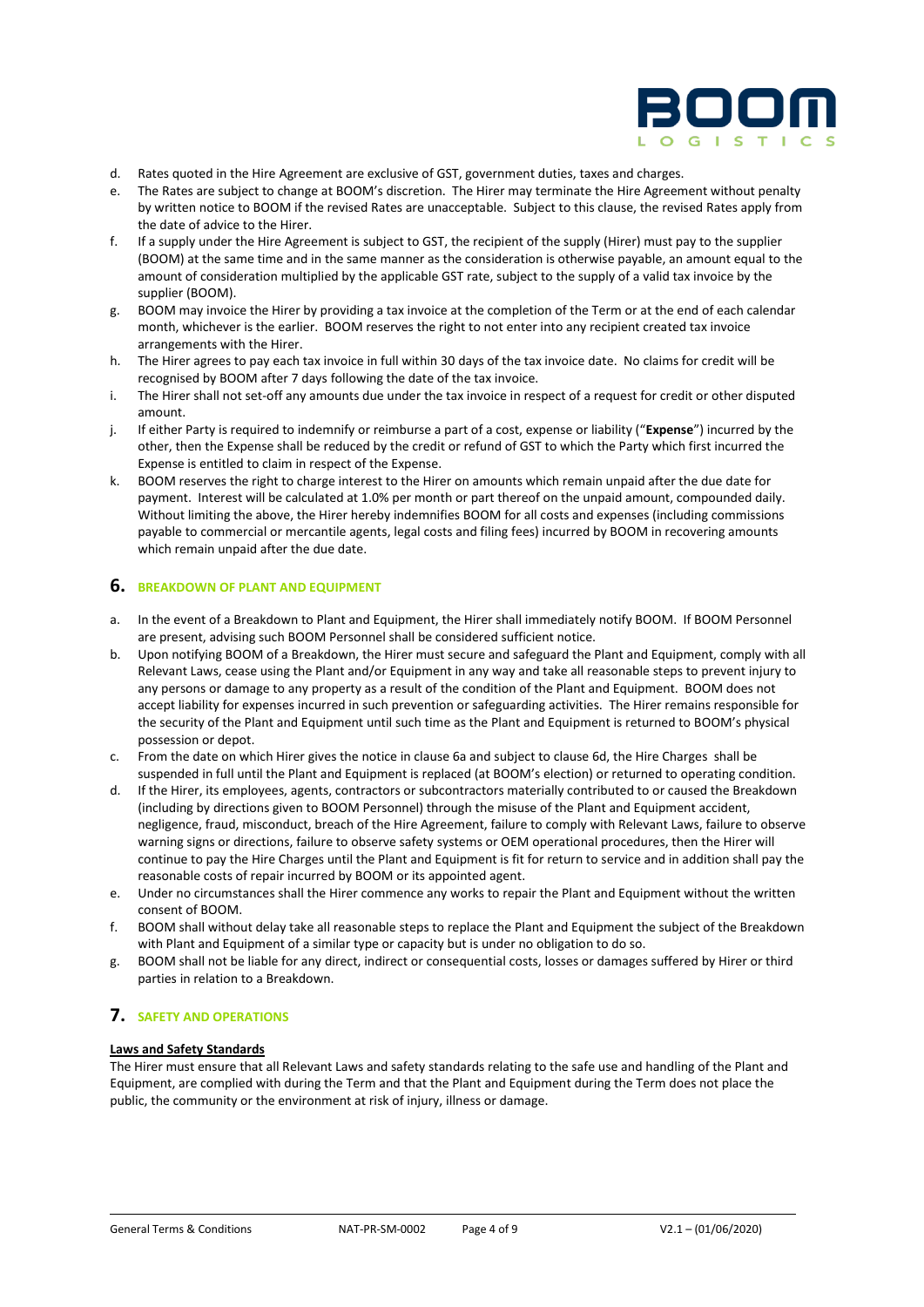

### **Dry Hire**

In relation to Dry Hire the Hirer **warrants** as follows:

- a. The Plant and Equipment will only be used for a proper purpose and for which it has been designed, manufactured and supplied.
- b. Prior to first use, the commencement of each new activity and any daily pre-starts thereafter, the Hirer must fully inspect and walk around the site and the Plant and Equipment, complete BOOM/OEM pre-start checks, review OEM operating manuals, review safety alerts and inspection reports and take such other steps required to determine the suitability of the Plant and Equipment to undertake the proposed task. The Hirer will identify any foreseeable hazards or risks of harm in respect of the planned use of the Plant and Equipment and implement appropriate controls to minimise or where possible, to eliminate the risks in accordance with all Relevant Laws.
- c. The Hirer will notify BOOM immediately if the Plant and Equipment supplied is damaged, inappropriate or not suited to the proposed task. BOOM provides no warranty in relation to the condition of the Plant and Equipment or that the Plant and Equipment is suitable for the task.
- d. The Plant and Equipment will only be operated by qualified and trained personnel who possess current licenses to operate the Plant and Equipment, vehicle orientation and familiarity. The Hirer must provide evidence of such qualifications and licenses to BOOM on request.
- e. The Hirer will ensure that all safety information supplied with the Plant and Equipment is conveyed to the operator of the Plant and Equipment and that any safety related signs, banners, flags or warnings supplied by BOOM in relation to the Plant and Equipment are prominently displayed.

#### **Wet Hire**

In relation to a Wet Hire, the Hirer agrees to the following:

- f. BOOM Personnel shall work under the direction of the Hirer who must consult with and fully brief the BOOM Personnel on the proposed task, the site, site conditions, matters affecting the health and safety of the personnel in respect of the task to be performed and other relevant matters including information requested by the BOOM Personnel. The Hirer accepts that BOOM Personnel may require further information or clarification to complete tasks to be performed, or a lift study prior to commencing the task and may refuse to operate the Plant and Equipment if they believe any directions or control requested by the Hirer may affect the safety of people, property, Plant or Equipment.
- g. The Hirer will not allow any person other than BOOM Personnel to operate the Plant and Equipment without the prior written consent of BOOM.
- h. BOOM will ensure that the Boom Personnel who operate the Plant and Equipment are qualified and trained personnel who possess current licenses to operate the Plant and Equipment, vehicle orientation and familiarity.
- i. BOOM shall do all things reasonably practicable to ensure its employees, contractors and persons working under its direction or controls shall:
	- i. take active steps including review of operating manuals to ensure they are familiar with the safe operation and operating parameters of the Plant and Equipment;
	- ii. be fit for duty and not under the influence of drugs or alcohol;
	- iii. be appropriately briefed by the Hirer as to the site, safe work systems, control/restricted zones and any applicable lift plans or studies;
	- iv. wear suitable protective and high visibility clothing when working with, on or around the Plant and Equipment; and
	- v. operate the Plant and Equipment to a standard of skill, knowledge and competence of an experienced and professional operator of the assigned tasks in compliance with all Relevant Laws.

#### **Wet Hire or Dry Hire**

In relation to a Wet Hire or Dry Hire, the Hirer agrees to the following:

- j. The Hirer shall do all things reasonably practicable to ensure its employees, BOOM Personnel and other persons working under its direction or control shall:
	- i. take active steps including review of operating manuals to ensure they are familiar with the safe operation and operating parameters of the Plant and Equipment;
	- ii. be fit for duty and not under the influence of drugs or alcohol;
	- iii. be appropriately briefed by Hirer as to the site, safe work systems, control / restricted zones and any applicable lift plans or studies;
	- iv. wear suitable protective and high visibility clothing when working with, on or around the Plant and Equipment, and
	- v. operate the Plant and Equipment to a standard of skill, knowledge and competence of an experienced and professional operator of the assigned tasks in compliance with all Relevant Laws.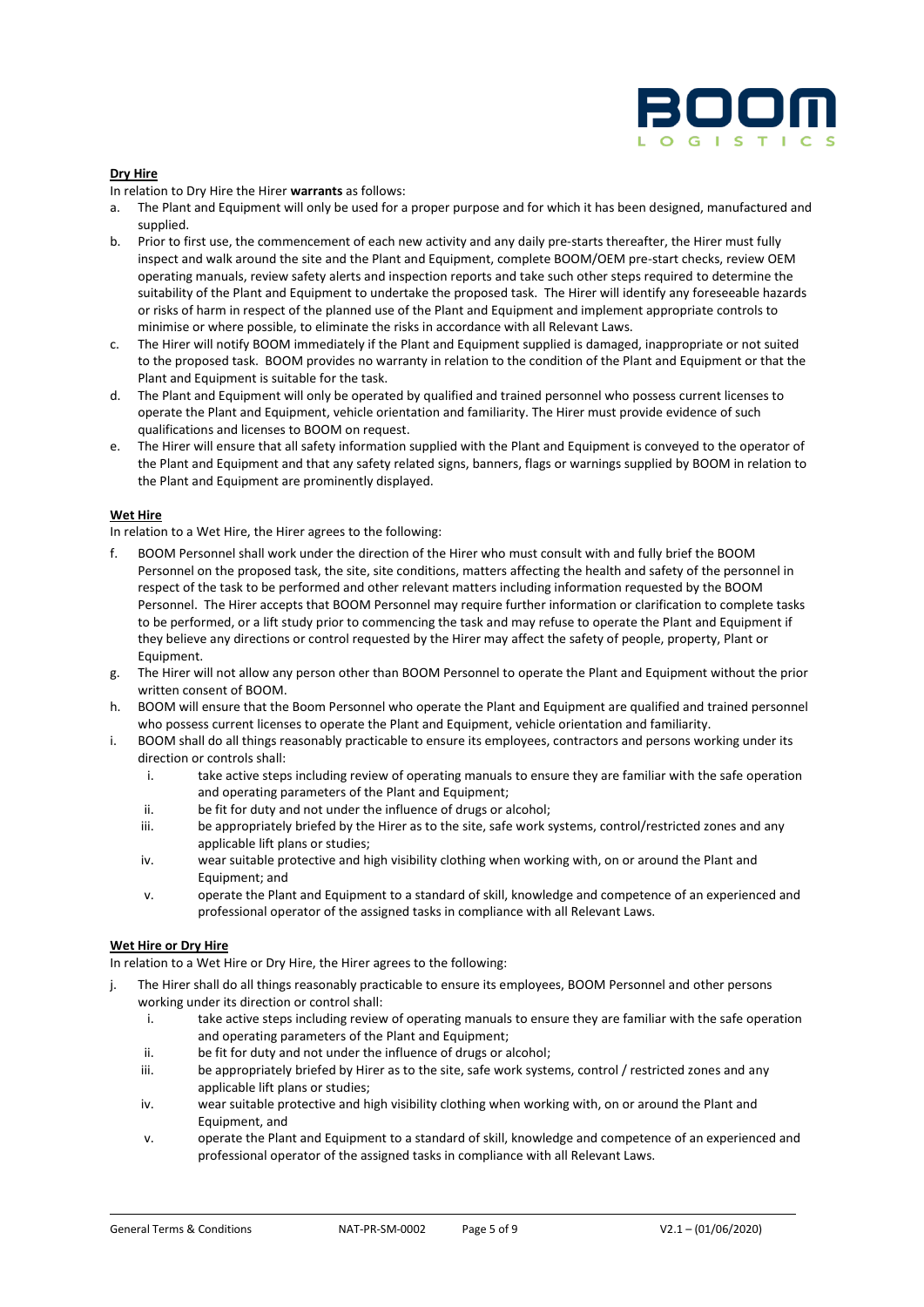

- k. The Hirer must obtain and furnish any necessary permits, consents, approvals or notices required for the use or transport of the Plant and Equipment during the Term and comply with any Relevant Laws and industry standards or protocols whilst in possession of the Plant and Equipment.
- l. The Hirer shall pay all fines and penalties incurred while the Plant and Equipment is in the possession of the Hirer.
- m. The Hirer will consult and co-operate with BOOM in respect of matters relating to the safe use and handling of the Plant and Equipment.
- n. The Hirer must immediately notify BOOM of any incident, near miss, safety breach, fine, penalty or investigation by a regulator during the Term which involves the Hirer, its agents, BOOM Personnel or the Plant and Equipment.

### **8. MAINTENANCE, SAFEKEEPING AND RETURN**

### **Dry Hire**

In relation to Dry Hire, the Hirer agrees to the following:

- a. The Hirer is responsible for and must complete daily maintenance and servicing of the Plant and Equipment in accordance with OEM maintenance manuals including to clean, maintain, lubricate and fuel the Plant and Equipment to the standard and level specified in the manual or as otherwise specified by BOOM and record such checks in the log book provided.
- b. Plant and Equipment must be returned to BOOM in the same condition (fair wear and tear excepted) as it was provided by BOOM at the start of the Term including a full tank of fuel, washed and clean.
- c. The Hirer shall pay the cost of replacing damaged tyres and rims, cleaning and any repainting which BOOM reasonably requires to return Plant and Equipment to pre-hire condition, fair wear and tear excepted.

#### **Wet Hire**

d. In relation to Wet Hire, BOOM is responsible for and must complete daily maintenance and servicing of the Plant and Equipment in accordance with OEM maintenance manuals including to clean, maintain, lubricate and fuel the Plant and Equipment to the standard and level specified in the manual or as otherwise specified by BOOM and record such checks in the log book provided.

#### **Wet Hire or Dry Hire**

In relation to Wet Hire or Dry Hire, the Hirer agrees to the following:

- e. The Hirer shall secure and protect the Plant and Equipment throughout the Term. The Hirer will not part with possession, remove or allow the Plant and Equipment to be removed from the location stated in Hire Agreement without BOOM's written approval.
- f. The Hirer shall indemnify and hold harmless BOOM against all costs, losses or liabilities due to damage, loss or incident relating to the Plant and Equipment during the Term including the Hirer's breach of Hire Agreement, loss of possession, theft, vandalism, negligence, legal process or otherwise.
- g. The Hirer will permit and grant access to BOOM to any location or premises where the Plant and Equipment is located for the purposes of periodic inspection of the Plant and Equipment by BOOM or for audit purposes and the Hirer will indemnify BOOM in respect of any claims, damages or expenses arising out of any action taken pursuant to this condition.

## **9. HAZARDOUS MATERIALS**

If during the Term the Hirer wishes to use the Plant and Equipment to lift or transport materials that are noxious, inflammable, hazardous, dangerous or explosive in nature (**Hazardous Materials**) the Hirer acknowledges and agrees that it must comply with all Relevant Laws applicable to the Hazardous Materials and their lifting or transportation at all times during the Term.

## **10.BOOM OBLIGATIONS**

- a. BOOM will use its best endeavours to ensure that the Plant and Equipment is in good working order at the commencement of the Term and is promptly delivered or supplied to the Hirer in accordance with the Hire Agreement.
- b. BOOM will perform the Services where specified in the Hire Agreement to the standard of skill and care of an experienced and professional operator of the assigned tasks in compliance with Relevant Laws and industry standards.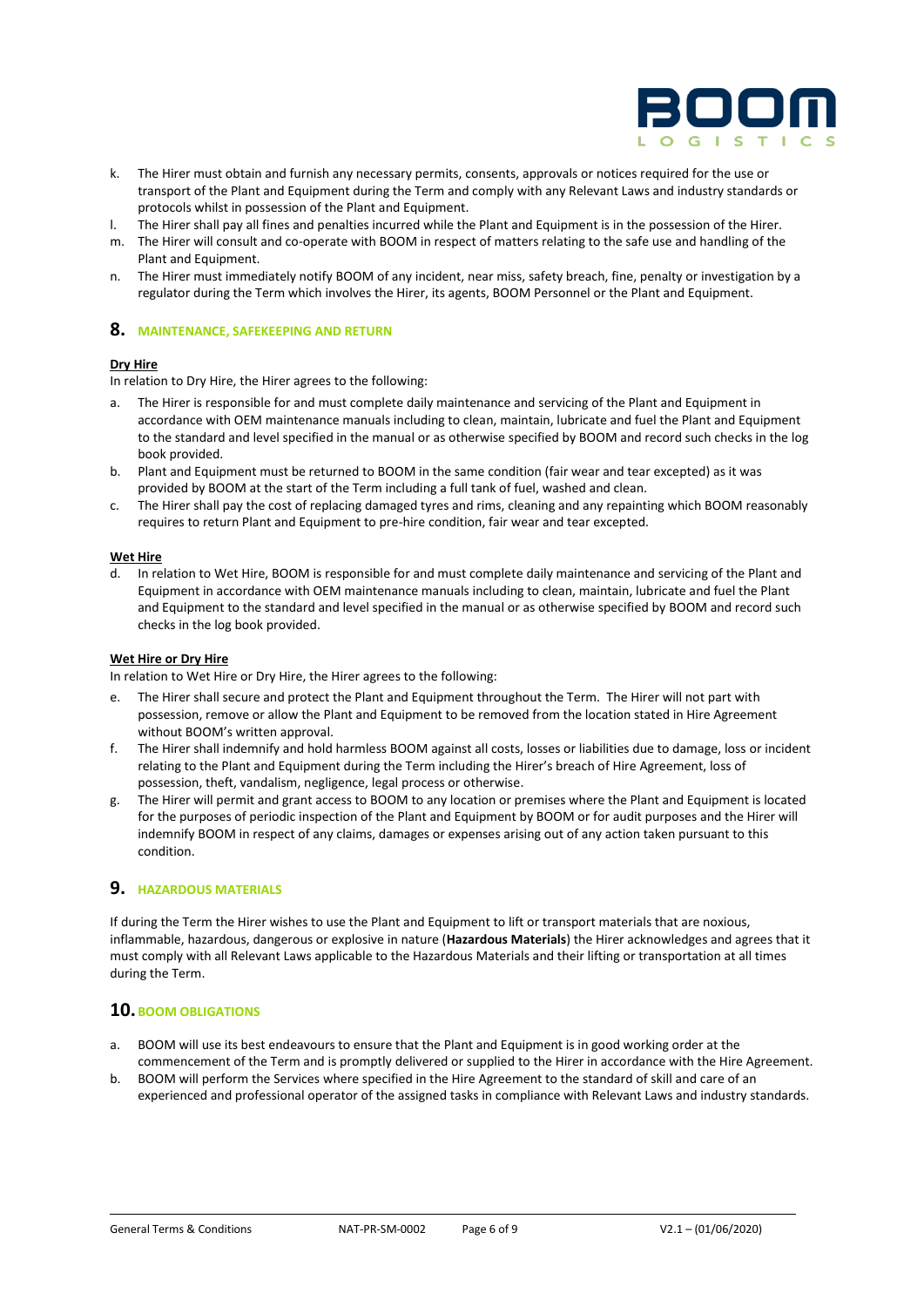

# **11. TERMINATION**

- a. BOOM may terminate the Hire Agreement without reason or for its convenience upon 24 hours advance notice to the Hirer.
- b. BOOM may terminate the Hire Agreement **without notice** if the Hirer:
	- i. commits a breach of the Hire Agreement;<br>ii. permits any act or thing to be done which
	- permits any act or thing to be done which may prejudice, diminish or alienate BOOM's rights to or in the Plant and Equipment;
	- iii. commits an act of bankruptcy;
	- iv. becomes insolvent or is unable to pay its debts when they fall due;
	- v. enters into voluntary liquidation, provisional liquidation, administration or receivership,
	- vi. has a winding up petition presented against it;
	- vii. has any of its property seized by a secured creditor or any secured creditor takes steps to enforce its rights;
	- viii. ceases to be carrying on business or substantially changes its business activities, or
- ix. suffers a change of management or voting control without prior BOOM approval. c. On termination of the Hire Agreement, BOOM is entitled to immediate possession of the Plant and Equipment and where such possession is not obtained, the Hirer irrevocably appoints BOOM as its agent and authorised attorney to enter upon any land or premises on behalf of the Hirer to recover the Plant and Equipment and agrees to indemnify BOOM in respect of any claims, damages or expenses arising out of any action taken under this condition.

## **12. LIABILITY, INDEMNITY, INSURANCE**

- a. The Parties must effect and maintain at all times insurance covering their
	- i. statutory workers compensation,
	- ii. Public and product liability,<br>iii professional indemnity (if a
	- professional indemnity (if applicable to the Hirers works been undertaken) and,
	- iv. motor vehicles (including Boom equipment if being driven on the road)
- in each instance for the greater of the amount required by any Relevant Law or not less than \$10,000,000 per occurrence or event except for professional indemnity which shall be on a market standard 'claims made' basis. The Hirer must also effect and maintain at all times insurance covering the Plant and Equipment to fair market value.
- b. Public and Product Liability and Plant and Equipment Insurances so held by the Hirer must note BOOM as either an 'insured party' or as "Principal for their respective rights and interest". The insurance shall include a waiver of subrogation clause which acts to waive all rights of subrogation against BOOM and BOOM insurers. The deductible or excess payable in respect of a claim shall be at the Hirer's cost. On request, the Hirer shall provide BOOM with certificates of currency in respect of all required insurance noting the above conditions.
- c. BOOM is not a common carrier and is not responsible for any loss or damage to the Hirer's property or goods in transit. Responsibility and risk for insurance of goods in transit rests with the Hirer.
- d. The Hirer assumes liability for and indemnifies and holds harmless BOOM, its agents and employees from and against all claims, costs, damages, losses or expenses of any kind howsoever arising under tort (including but limited to negligence), contract, strict liability, statute or otherwise from the arrangements between the Hirer and BOOM and including (without limitation) in relation to death of or injury to any person, loss, damage or destruction of any property including the Plant and Equipment and goods in transit.
- e. To the full extent permitted by law the Hirer releases, holds harmless and discharges BOOM, its agents and employees in respect of all claims and demands on BOOM and any loss or damage caused to the Hirer or its customers, agents, employees or other third parties, whether by death of or injury to any person, accident, loss or damage to property, delay, financial loss or otherwise.
- f. To the full extent permitted by law, BOOM makes no express warranty or condition and excludes all implied warranties and conditions of any type including as to the fitness of the Plant and Equipment for any use to which it is employed by the Hirer.
- g. In the event of the Hirer suffering any damage or loss arising from this Hire Agreement including without limitation in respect of delay or inconvenience following a Breakdown, failure or defect in the Plant and Equipment, the liability of BOOM is limited to taking all reasonable steps to facilitate the repair or replacement of the Plant and Equipment and does not include any economic, indirect or consequential losses, damages or liabilities of any nature whatsoever.
- h. Notwithstanding any other provision of the Hire Agreement, neither BOOM nor the Hirer shall be liable for any indirect, economic or consequential losses.
- i. The liabilities, indemnities, insurances and limitations of liability rights and obligations contained in this clause 12 remain in full force and effect notwithstanding termination of the Hire Agreement.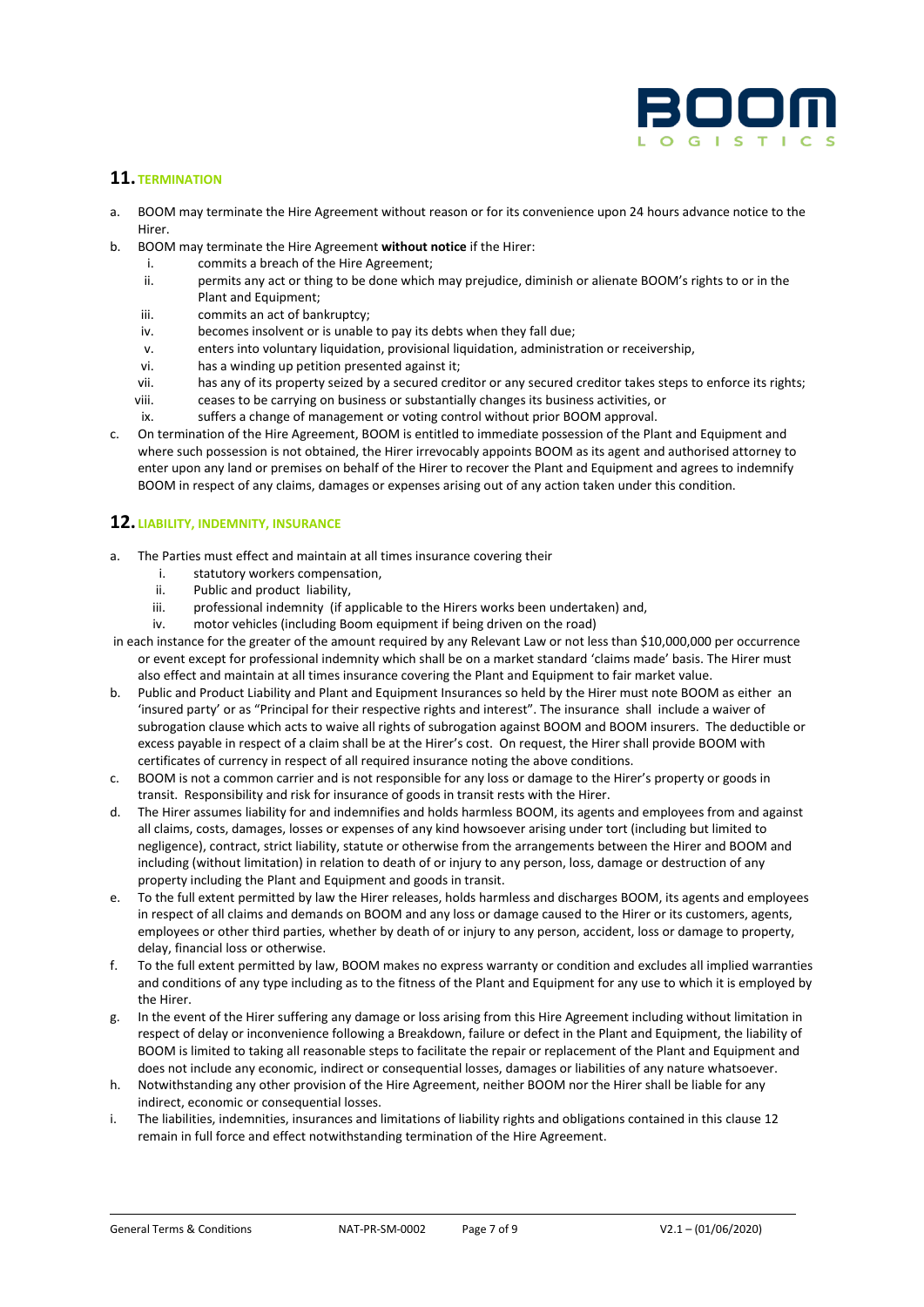

## **13. FORCE MAJEURE**

- a. A Force Majeure Event is an event which is beyond the reasonable control of the Hirer or BOOM and includes but is not limited to the following types of events:
	- i. an act of God;<br>ii. war or other st
	- war or other state of armed hostilities, insurrection, riot, civil commotion, act of public enemies, national emergency (whether in fact or in law) or martial law;
	- iii. weather conditions of a severity that could not reasonably be expected to occur within a 10 year period at the location of the Plant and Equipment and causing inundation or flood that prevents access to the Plant and Equipment; or
	- iv. action or inaction by, or orders, judgments, rulings, decisions or enforcement actions of, any government, governmental authority or court of competent jurisdiction whether local, State or Federal (including denial, refusal or failure to grant any permit, authorisation, licence, approval or acknowledgment despite timely endeavours to obtain same).
- b. Where either the Hirer or BOOM can no longer perform their obligations under the Hire Agreement by virtue of a Force Majeure Event, they shall immediately notify the other Party of the Force Majeure Event and shall be temporarily relieved of their respective obligations under the Hire Agreement whilst the Force Majeure Event continues. Regardless of such relief, the Party making the notification of the Force Majeure Event shall do everything within its power to minimise the duration of the Force Majeure Event and shall notify the other Party immediately upon cessation of the circumstances relating to the Force Majeure Event.
- c. Without limiting BOOM's rights under clause 11, if the Force Majeure Event continues for a period in excess of fourteen (14) calendar days, the Hirer or BOOM may terminate the Hire Agreement at their discretion without penalty.
- d. Notwithstanding any Force Majeure Event, no Party is relieved or excused from performance of its obligation to pay amounts due to the other under the Hire Agreement.

## **14.RIGHT TO ASSIGNMENT AND TO SUBCONTRACT**

- a. BOOM may assign or subcontract the performance of all or any of BOOM's rights and obligations under the Hire Agreement with any other person or company and such person or company and its servants and agents shall be the beneficiary of these General Conditions to the same extent as BOOM.
- b. The Hirer shall not assign, subcontract, sub-lease or sub-hire the performance of all or any of the Hirer's rights and obligations under the Hire Agreement unless it has obtained the prior written consent of BOOM to do so.

# **15. TITLE TO PLANT AND EQUIPMENT**

- a. The rights of the Hirer to use and take possession of the Plant and Equipment are as bailee only.
- b. The Hirer shall not offer, sell, assign, sub-let, pledge, mortgage or otherwise deal with or part with possession of the Plant and Equipment in any way which is inconsistent with the rights of BOOM as owner of the Plant and Equipment, whether or not BOOM is owner, lessee, hirer or otherwise of the Plant and Equipment. The Hirer shall not deface or cover any name or registration plate on the Plant and Equipment.
- c. The Hire Agreement may create a registerable security interest under the PPSA in the Plant and Equipment and any proceeds. Neither Party has agreed to postpone the time for attachment of the security interest. The Hirer agrees that value has been given for the creation of the security interest.
- d. Where BOOM has other enforcement rights in addition to the enforcement rights provided for in the PPSA, those other enforcement rights will continue to apply.
- e. The Hirer must ensure that any security interest created is enforceable, that BOOM's priority is preserved and any defect in the security interest, including registration on the PPSR, is overcome, including by promptly executing any documents and do anything reasonably required by BOOM.
- f. The Hirer must not, without BOOM's written consent, sell, lease, dispose of, create a security interest in, mortgage or part with possession of the Plant and Equipment or any interest in it (or purport or attempt to purport to do such thing) or permit any lien over it. The Hirer may only disclose information or documents, including information of a kind referred to in section 275(1) of the PPSA, if BOOM has given its prior written consent.
- g. To the extent that the PPSA permits, the Hirer waives its rights to receive a copy of any verification statement or financing change statement, any notice required under the PPSA, and its rights under sections 95, 96, 117, 118, 120, 121(4), 123, 125, 126, 128, 129, 130, 135, 142 and 143 of the PPSA.